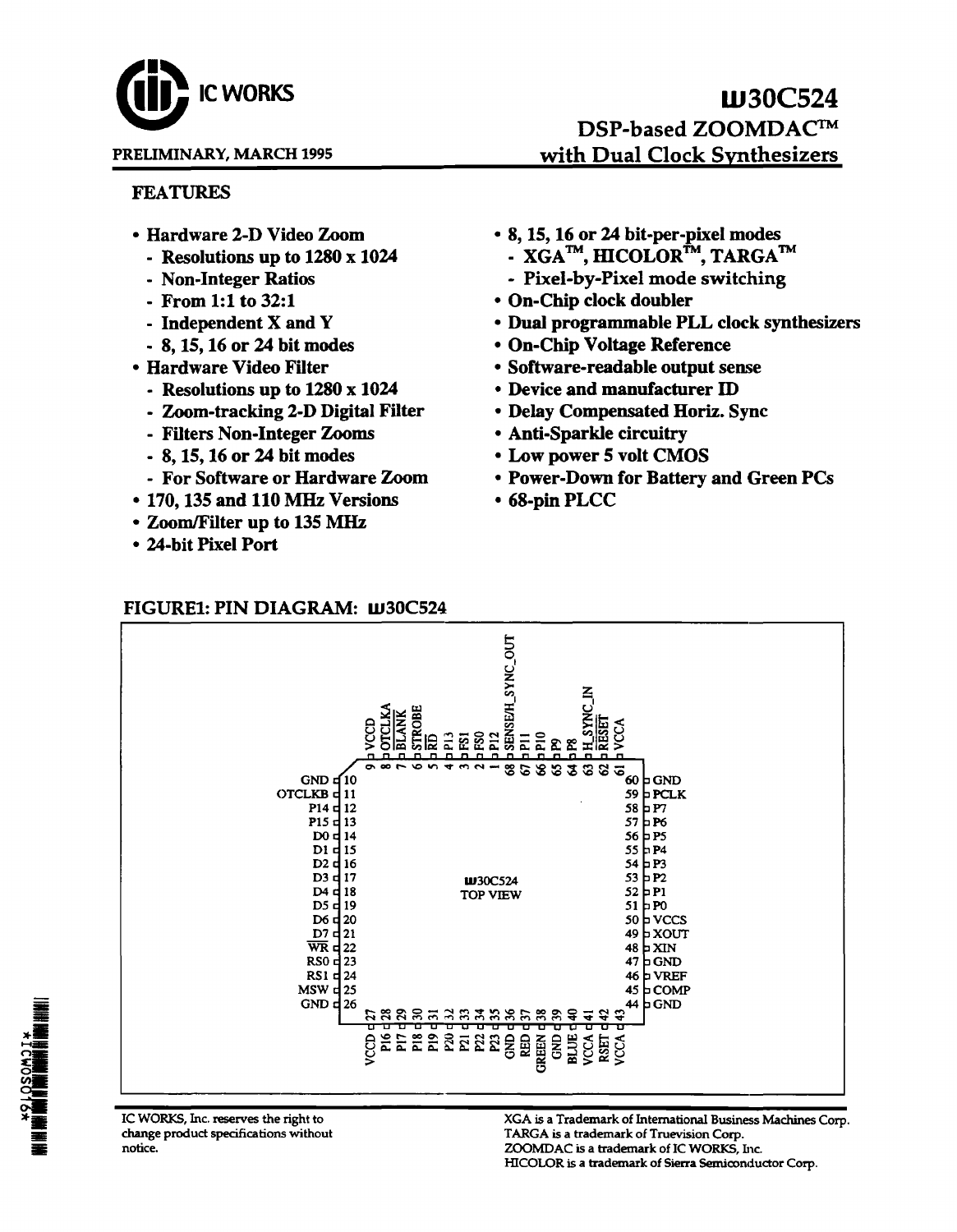

**FIGURE 2: FUNCTIONAL BLOCK DIAGRAM: W30C524** 

n,

<u>.</u>

m30C:  $\ddot{=}$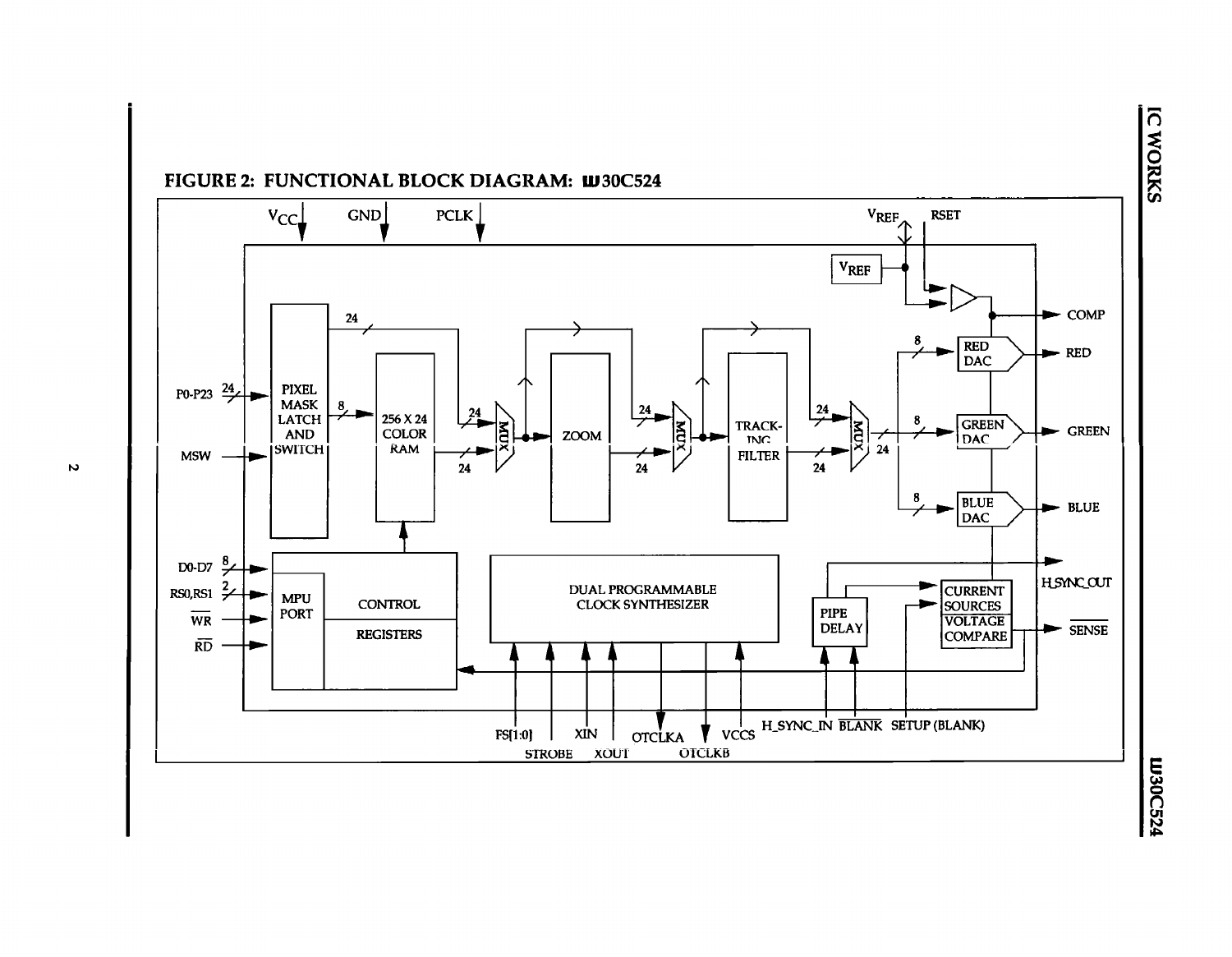#### APPLICATIONS

- True·Color Super· VGA
- Add·in card or motherboard
- Desktop, Notebook and Green PC's
- Screen resolution **up** to:
	- 1600 x 1200, 8·bit per pixel, 60Hz
	- 1280 x 1024, 24·bit per pixel, 76Hz
	- 1024 x 768, 24·bit pixel, 127Hz
	- 800 x 600, 24·bit per pixel, 200Hz

#### DESCRIPTION

The **W30C524** is an advanced, high-performance super VGA RAM/DAC with dual programmable dock synthesizer specially enabled for Video for Windows, MPEG, and other video playback applications.

Built-in video zoom circuitry allows playback oflarger video windows without sacrificing speed. An advanced 2-D tracking filter further enhances the video by removing the jagged zoom artifacts. The resulting video is enlarged and smooth without sacrificing frame rate.

A 24-bit pixel interface allows higher data throughput for more colors at higher screen resolutions. In B-bit pixel modes, an on-chip 2-1 data multiplexer and onchip clock doubler reduces external clock frequencies for easier FCC certification.

With 8,15,16 and 24 bit-per-pixel modes, the LU30C524 supports all the major image formats, including XGA™,HICOLORTMandTARGATMformats. In addition to VGA compatible 1B-bit modes to select 256 color look-up-table allows B-bit modes to select 256 colors from the expanded 16 million color palette. Pixel-by-pixel mode switching allows mixing different image pixel formats on a single screen.

The device contains two programmable PLL clock synthesizers. Upon hardware reset, the clock synthesizers boot up to standard VGA and SVGA clock frequencies.

Software readable unique manufacturer and IC IDs allow for intelligent BIOS and plug-and-play board implementations.

Software controlled power-downmodes are included for battery or green-PC applications.

Microsoft Windows is a registered trademark of Microsoft Corp.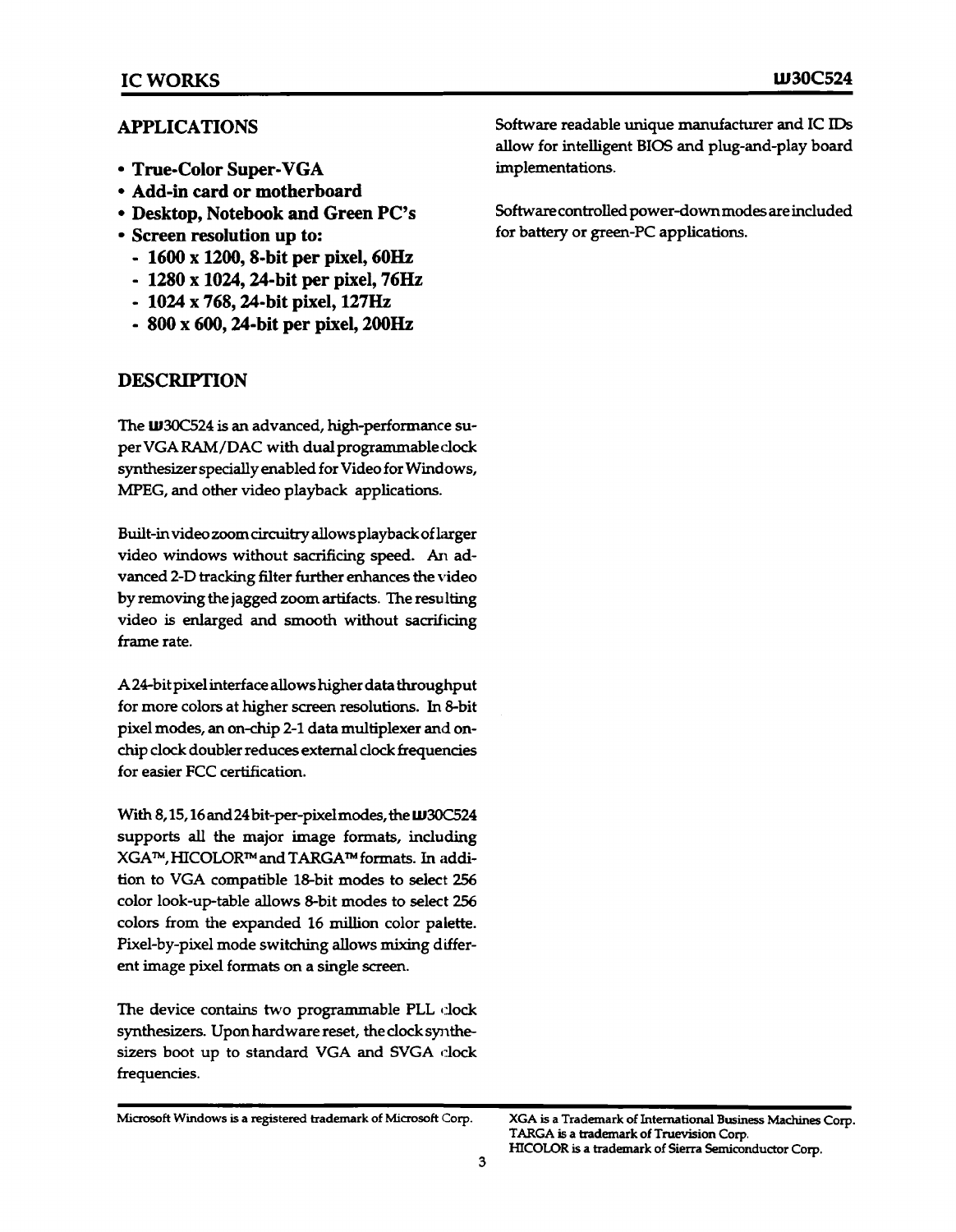## Table 1: Pin description

| <b>Pin Name</b>            | <b>VO</b> | Pin#                                 | Name/Function                                                                                                                                                                                                                                                                                                                                                                                                                                                                                                                                                                                                                                                                                          |
|----------------------------|-----------|--------------------------------------|--------------------------------------------------------------------------------------------------------------------------------------------------------------------------------------------------------------------------------------------------------------------------------------------------------------------------------------------------------------------------------------------------------------------------------------------------------------------------------------------------------------------------------------------------------------------------------------------------------------------------------------------------------------------------------------------------------|
| <b>VCCD</b>                |           | 9,27                                 | Power, Digital. Connect these pins to +5 volts. These pins<br>can be connected to the filtered supply plane or connected<br>to the digital supply plane of the RAMDAC.                                                                                                                                                                                                                                                                                                                                                                                                                                                                                                                                 |
| <b>GND</b>                 |           | 10, 26, 36,<br>39, 44, 47, 60        | Ground. Connect these pins to circuit ground.                                                                                                                                                                                                                                                                                                                                                                                                                                                                                                                                                                                                                                                          |
| <b>VCCS</b>                |           | 50                                   | Power, Clock Synthesizer. Connect this pin to +5 volts.<br>This can be a separate supply from the RAMDAC.                                                                                                                                                                                                                                                                                                                                                                                                                                                                                                                                                                                              |
| <b>VCCA</b>                |           | 41, 43, 61                           | Power, Analog. Connect this pin to +5 volts. These pins<br>supply the power for the analog DACs and PLL portion of<br>the clock synthesizers. This pin should be connected to a<br>filtered supply plane.                                                                                                                                                                                                                                                                                                                                                                                                                                                                                              |
| P0-P23                     | I         | 51-58, 64-67,<br>1, 4, 12, 13, 28-35 | Pixel Inputs: TTL compatible. These pins are latched on<br>the rising edge of PCLK. Unused inputs should be con-<br>nected to GND.                                                                                                                                                                                                                                                                                                                                                                                                                                                                                                                                                                     |
| <b>RSET</b>                | I         | 42                                   | Reference: An external resistor (RSET) is connected<br>between the RSET pin and GND to control the magnitude<br>of the full-scale current.                                                                                                                                                                                                                                                                                                                                                                                                                                                                                                                                                             |
| <b>COMP</b>                | I         | 45                                   | Compensation Pin: Bypass this pin with an external 0.1µf<br>capacitor to GND.                                                                                                                                                                                                                                                                                                                                                                                                                                                                                                                                                                                                                          |
| $V_{REF}$                  |           | 46                                   | Voltage Reference: Bypass this pin with an external 0.1µf<br>capacitor to GND.                                                                                                                                                                                                                                                                                                                                                                                                                                                                                                                                                                                                                         |
| <b>SENSE</b><br>H_SYNC_OUT | O         | 68                                   | SENSE or H_SYNC_OUT (Both Active-Low): TTL compat-<br>ible. If Control Register [7] is "0" (powerup default), this<br>pin functions as the monitor detect signal SENSE is a logic<br>0 if one or more of the red, green, or blue outputs has<br>exceeded the internal voltage reference level of 340mV. If<br>Control Register [7] is "1", this output pin changes function<br>to become a delayed version of the H_SYNC_IN input<br>signal. The delay is matched to the internal delays of the<br>signal. The delay is matched to the internal delays of the<br><b>W</b> 30C524 logic in all modes and this output is the pre-<br>ferred source with which to drive the CRT Horizontal Sync<br>input. |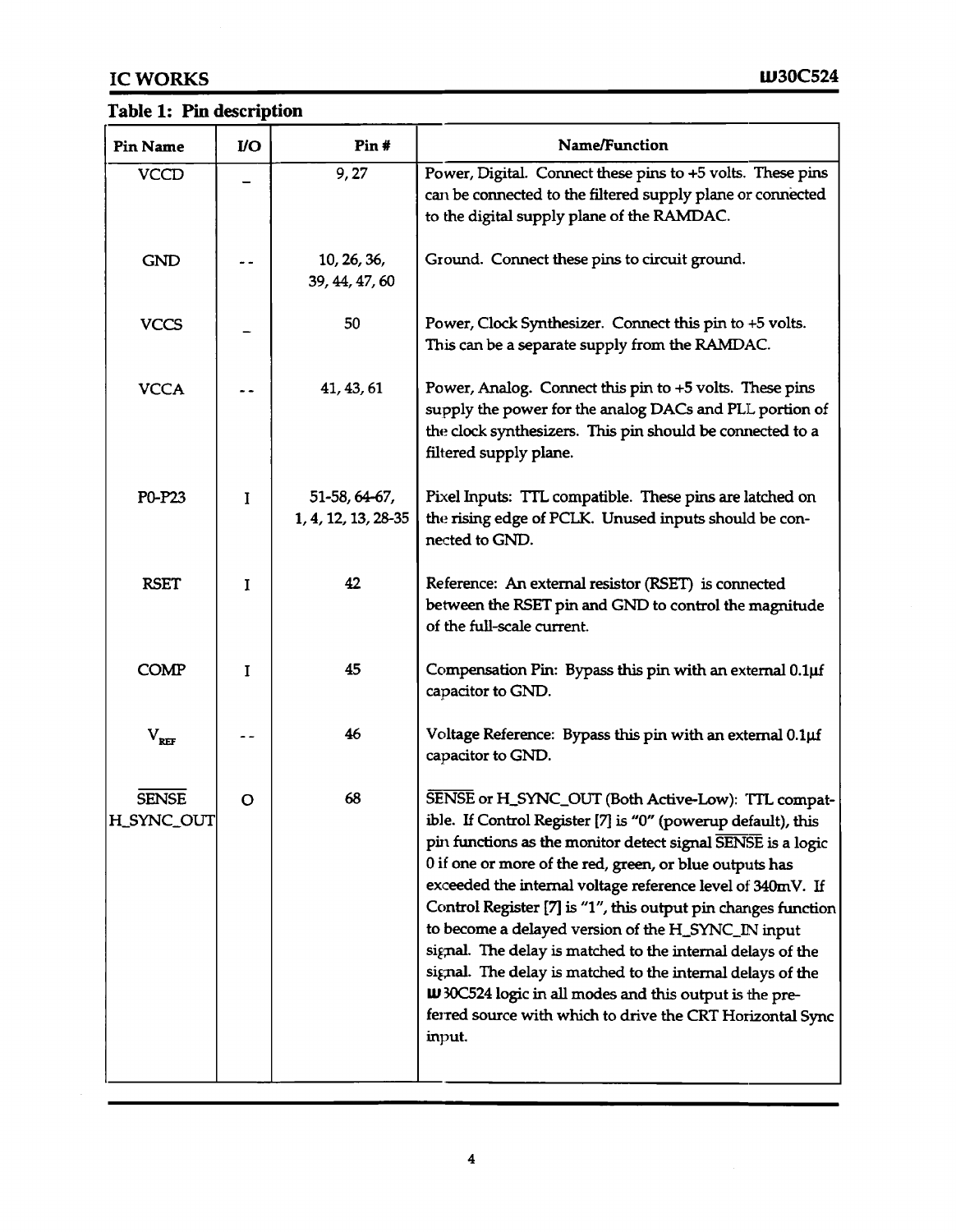$\mathcal{A}^{\mathcal{A}}$ 

## Table 1: Pin description (cont)

| <b>Pin Name</b> | $IO$     | Pin#   | Name/Function                                                                                                                                                                                                                                                                                                                                                                                                                                                                                                                                                                                                                                                                                                                             |
|-----------------|----------|--------|-------------------------------------------------------------------------------------------------------------------------------------------------------------------------------------------------------------------------------------------------------------------------------------------------------------------------------------------------------------------------------------------------------------------------------------------------------------------------------------------------------------------------------------------------------------------------------------------------------------------------------------------------------------------------------------------------------------------------------------------|
| <b>PCLK</b>     | $\bf{I}$ | 59     | Pixel Clock: TTL compatible. The rising edge of the pixel<br>clock latches the pixels, H_SYNC_IN and BLANK inputs.                                                                                                                                                                                                                                                                                                                                                                                                                                                                                                                                                                                                                        |
| <b>BLANK</b>    | T        | 7      | Blank (Active-Low): TTL compatible BLANK is latched on<br>the rising edge of PCLK. When BLANK is low, the 1.44mA<br>current source on the analog outputs will be turned off<br>and the DACs ignore digital input.                                                                                                                                                                                                                                                                                                                                                                                                                                                                                                                         |
| <b>RESET</b>    | 1        | 62     | TTL compatible. Resets internal registers to 0.                                                                                                                                                                                                                                                                                                                                                                                                                                                                                                                                                                                                                                                                                           |
| H_SYNC_IN       | I        | 63     | H_SYNC_IN is active low. In addition to providing<br>synchronization for the internal zoom and filter logic, this<br>input is delayed to latch the internal delays of the<br><b>W30C524</b> and output as H_SYNC_IN to drive the monitor.<br>H_SYNC_IN does not affect the video DAC levels.                                                                                                                                                                                                                                                                                                                                                                                                                                              |
| D0-D7           | I/O      | 14-21  | Data Bus: TTL compatible. Data is transferred between<br>the data bus and the internal registers under control of the<br>$\overline{\text{RD}}$ and $\overline{\text{WR}}$ signals. In an MPU wire operation, D0-D7 is<br>latched on the rising edge of WR. To read data D0-D7 for<br>the device RD must be in an active low state. The rising<br>edge of the RD signal indicates the end of a read cycle.<br>Following the read cycle, the data bus will to go a high<br>impedance state. Note: for 6-bit operation, color data is<br>contained in the lower six bits of the data bus. DO is the<br>LSV and D5 is the MSB. When the MPU writes color data,<br>D6 and D7 are ignored. During MPU read cycles, D6 and<br>D7 are a logic 0. |
| <b>WR</b>       | I        | 22     | Write (Active-Low): TTL compatible. WR controls the<br>data transfer from the data bus to the selected internal<br>register. D0-D7 data is latched at the rising edge of WR,<br>and RS0-RS1 data is latched at the falling edge of WR.                                                                                                                                                                                                                                                                                                                                                                                                                                                                                                    |
| RD              | 1        | 5      | Read (Active-Low): TTL Compatible. When $\overline{\text{RD}}$ is low,<br>data transfers from the selected internal register to the data<br>bus. RS0-RS1 is latched on the falling edge of $\overline{\text{RD}}$ .                                                                                                                                                                                                                                                                                                                                                                                                                                                                                                                       |
| RS0-RS1         | 1        | 23, 24 | Register Select: TTL compatible. These inputs are sampled<br>on the falling edge of the RD or WR to determine which<br>one of the internal registers is to be accessed.                                                                                                                                                                                                                                                                                                                                                                                                                                                                                                                                                                   |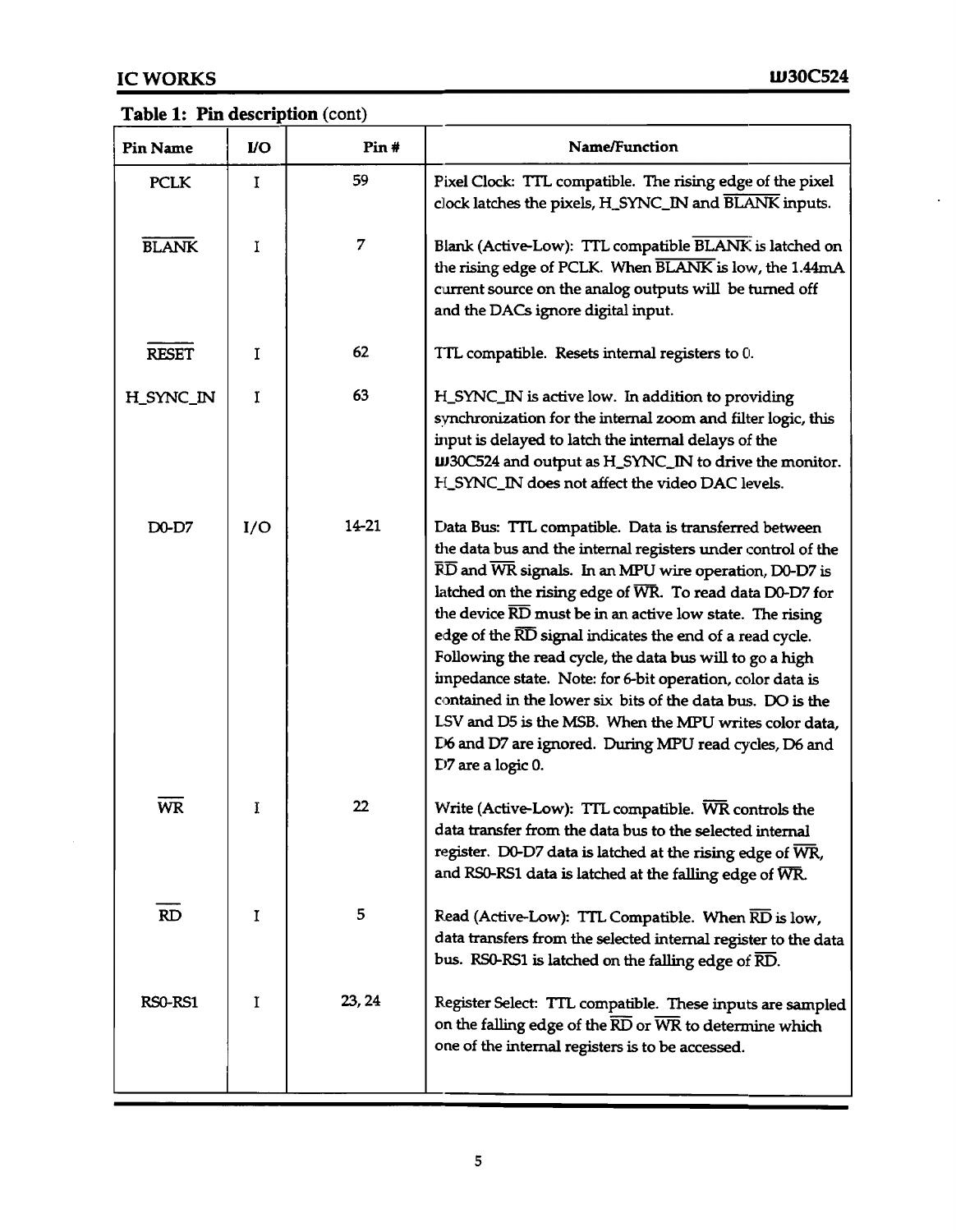#### Table 1: Pin description (cont)

| <b>Pin Name</b>            | <b>VO</b> | Pin#       | Name/Function                                                                                                                                                                                                                                                                                                                                                                                                                                                                          |
|----------------------------|-----------|------------|----------------------------------------------------------------------------------------------------------------------------------------------------------------------------------------------------------------------------------------------------------------------------------------------------------------------------------------------------------------------------------------------------------------------------------------------------------------------------------------|
| RED, GREEN,<br><b>BLUE</b> | I         | 37, 38, 40 | Color Signals: These pins are analog outputs. High-<br>impendance current sources are capable of driving a<br>double-terminated 75 coaxial cable                                                                                                                                                                                                                                                                                                                                       |
| <b>MSW</b>                 | I         | 25         | Mode Switch: Input to change the RAMDAC mode. The<br>RAMDAC interprets the incoming data on a pixel by pixel<br>basis based on the mode. Ground if not used.                                                                                                                                                                                                                                                                                                                           |
| XIN                        | I         | 48         | Crystal Input. Connect external crystal or stable frequency<br>source to interrial crystal oscillator. The recommended<br>frequency is 14.318 MHz system clock. When using a<br>crystal, connect across XIN and XOUT.                                                                                                                                                                                                                                                                  |
| <b>XOUT</b>                | I         | 49         | Crystal Ouput. Connect external crystal to internal crystal<br>oscillator. All passive components are integrated on-chip<br>to implement a tuned resonant circuit. Leave this pin<br>floating when using a stable external frequency source<br>connected to XIN.                                                                                                                                                                                                                       |
| <b>OTCLKA</b>              | $\circ$   | 8          | Ouput Clock A. TTL compatible. Output clock from<br>analog PLL synthesizer A.                                                                                                                                                                                                                                                                                                                                                                                                          |
| <b>OTCLKB</b>              | O         | 11         | Output Clock B. TTL compatible. Output clock from<br>analog PLL synthesizer B.                                                                                                                                                                                                                                                                                                                                                                                                         |
| FS[1:0]                    | I         | 3, 2       | Frequency Select Lines. TTL compatible. Clock frequency<br>select lines. These lines select the register set that deter-<br>mines the frequency of the clock synthesizers. The FS[1:0]<br>pins select the register sets when $CC[7]$ and $CC[3] = 0$ .<br>When $CC[7]$ and $CC[3] = 1$ , bits in the CC register select<br>the register sets.                                                                                                                                          |
| <b>STROBE</b>              | I         | 6          | STROBE. TTL compatible. Input for strobing the reference<br>frequency select lines. FS[1:0] lines are connected to an<br>internal transparent latch. When STROBE is high, data<br>cannot be written to FS[1:0]. When STROBE is low, the<br>latch is closed and data cannot be written to FS[1:0]. The<br>falling edge of STROBE latches the FS[1:0] lines. If<br>STROBE is tied permanently high, care must be taken to<br>insure there is no noise or glitches on the FS[1:0] inputs. |

6

 $\sim$   $\sim$